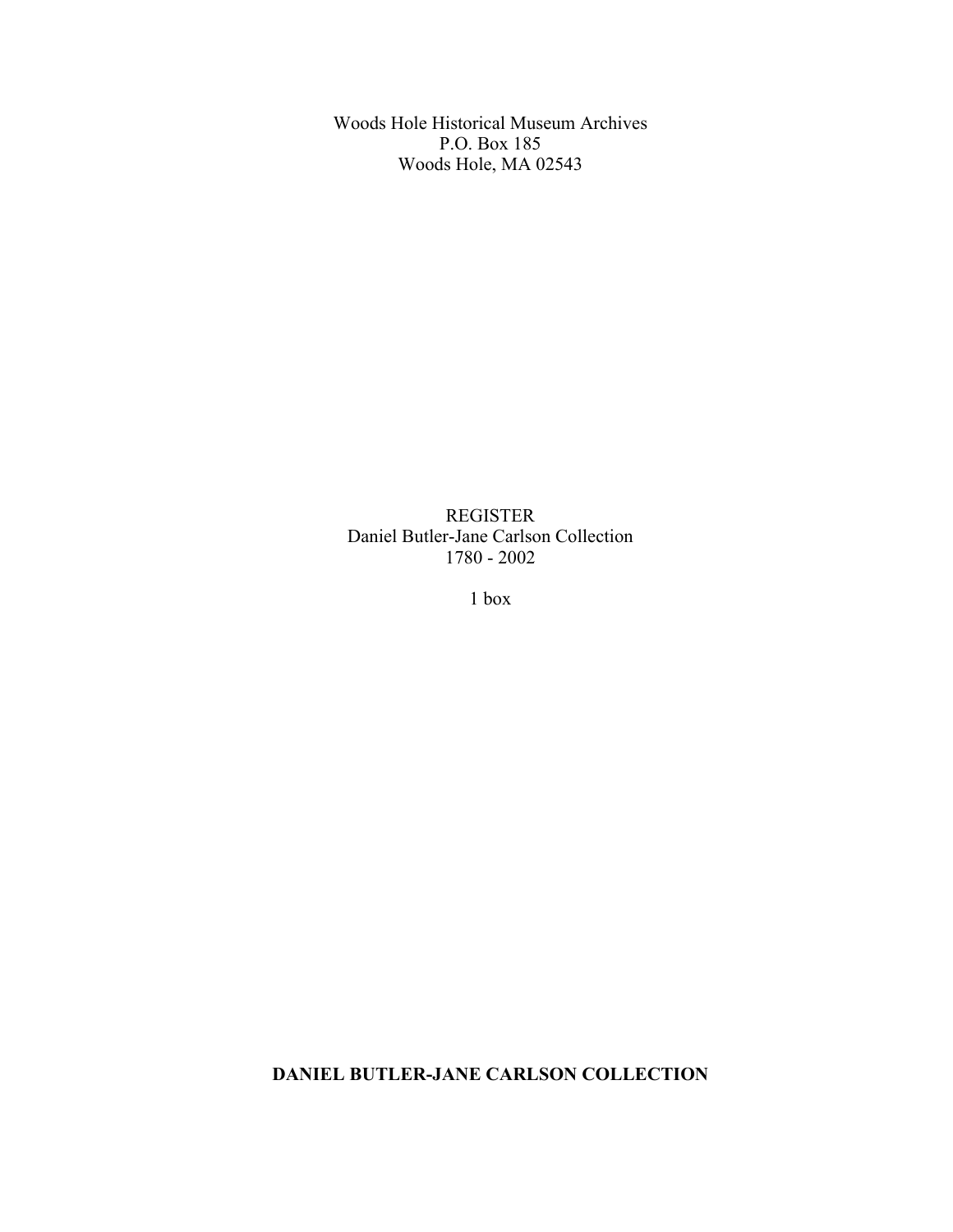## **COLLECTION HISTORY**

In 2001, Jane Carlson, great granddaughter of Daniel Webster Butler who owned Butler's Point (later Juniper Point) in Woods Hole, loaned a family photo album to Macy Lawrence of PhotoArk, who had digitized the WHHM photo collection and had him scan the contents, as well as some other peripheral material about Woods Hole. These images are contained on CD 41 and its accompanying notebook where they are printed out. There is also a printed version of the album kept in the Archives.

There is a xerox copy of the Butler album which was not completely digitized (included travel photos).

Jane gave a Conversation in June 2002 about the album and her family history, joined by Macy Lawrence and his brother Fred Lawrence Jr. who had grown up in Woods Hole knowing Jane's great-uncle Wallace Butler as well as other members of the family.

Biographical information on Daniel Webster Butler was also given to the WHHM Collection by Jane Carlson after the Conversation, June 24, 2002 (dated September 24, 2002). Handwritten and transcribed by SFW into Word, 2019.

## **DANIEL WEBSTER BUTLER (1838-1907) BIOGRAPHICAL INFORMATION See Folder 2.**

## **DANIEL BUTLER-JANE CARLSON COLLECTION**

Folder 1. Genealogy of Butler family 1-1. Tree chart of Descendents of John Butler (Family Tree Maker).